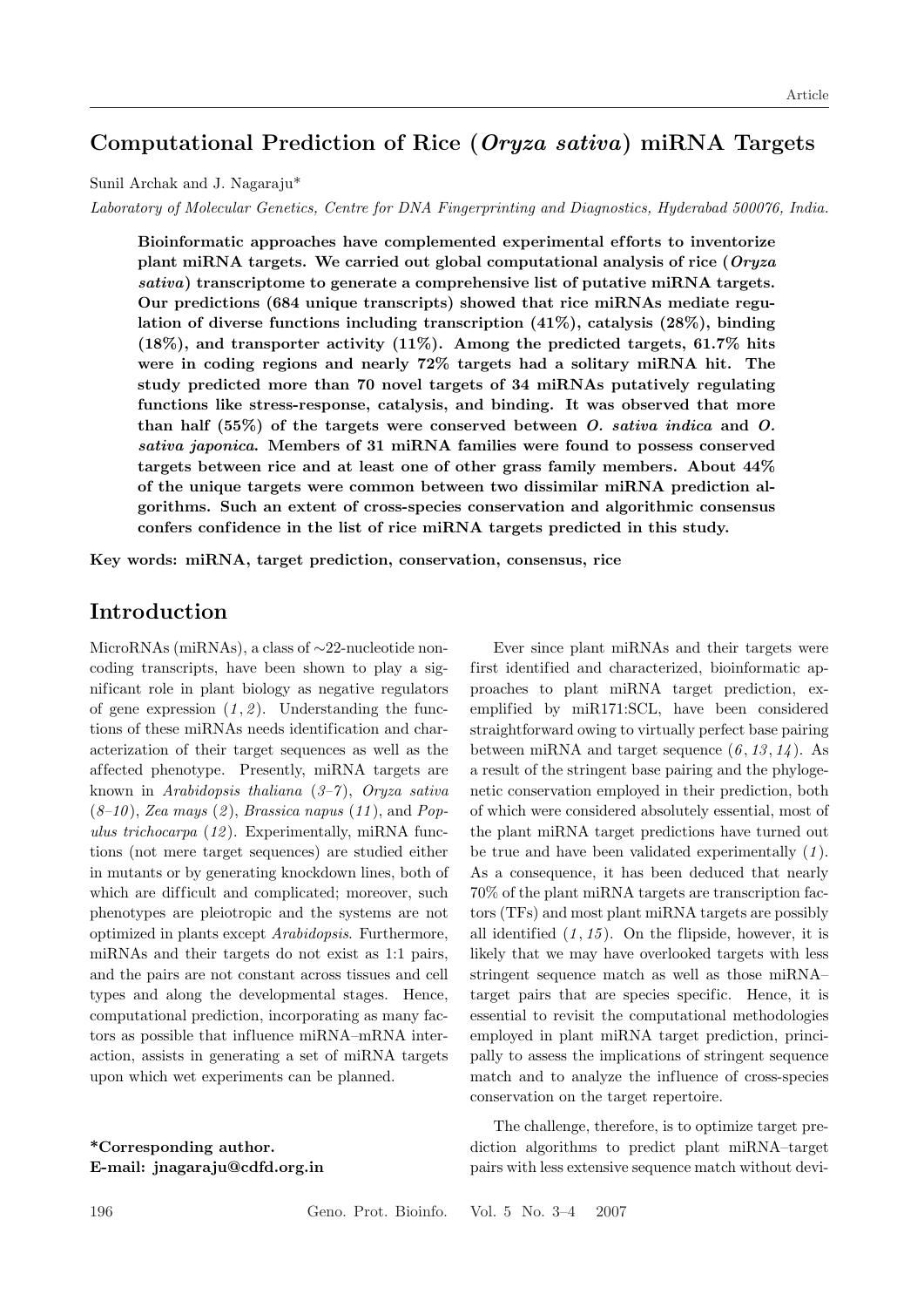ating from the established principles of plant miRNA– target interaction. For instance, a pattern scan for 10 miRNAs of *Arabidopsis* detected 23 targets (*16* ), whereas another algorithm, miRU, predicted as many as 203 potential targets (*17* ). The downside of predicting non-canonical plant targets is the occurrence of false hits. Under such circumstances, there can be two *in silico* filters for target validation. The first filter is to ensure that the algorithm is not generating either lopsided targets or false hits by comparing the results of more than one target prediction algorithms. In plants, since the focus has been on stringent sequence match between miRNA and target, the need to develop and compare different algorithms was rarely perceived. The second filter is to ensure that targets are "conserved" across taxa to increase the confidence in the predicted targets.

Genetic and molecular approaches for the improvement of rice have helped establish rice as a model for plant functional genomic studies. We also know that how the growth and development of rice could be influenced by miRNA-mediated regulation (*8–10* ). However, despite the availability of whole genome sequences of two subspecies (*indica* and *japonica*), and robust and abundant genomic resources from rice as well as a number of species belonging to the same Poaceae family, a complete repertoire of rice genes regulated by miRNA mediation is yet to be established. The objective of the present study was to generate a comprehensive list of rice miRNA targets by carrying out computational prediction, internalizing some of the above-mentioned key factors like minimum sequence match (*18* , *19* ), conservation across taxa  $(1)$ , and algorithmic consensus  $(20)$  to ascertain the influence of each of these components on the number and repertoire of rice miRNA targets. Our results support the prospect of predicting additional plant miRNA targets and we report more than 70 such novel miRNA–target pairs in rice that could have been ignored by an archetypal plant miRNA target prediction algorithm.

## **Results and Discussion**

## **Validation of the computational algorithm**

The miRanda scanning algorithm has been successfully used earlier (*21–23* ). However, the suitability of this algorithm to detect miRNA targets in plants

was never verified. It was, therefore, critical for the present analysis to ascertain how miRanda could be employed in plants and what kinds of modifications are necessary. Based on known principles of plant miRNA–target interactions, we arrived at a set of filters to minimize false hits (see Materials and Methods for details). The reliability of this approach was tested on *Arabidopsis*, which has computationally and experimentally well worked out miRNA target lists. Our analysis predicted 582 *Arabidopsis* miRNA targets including multiple splice forms of the target transcripts (Table S1). The hits included all the 66 known miRNA–target pairs of *Arabidopsis* reported by 7 different studies (Table S2). Besides, it is equally important to ascertain that a prediction algorithm does not generate redundant and false hits. Our analysis produced only 330 unique miRNA–target pairs, which is equivalent to 1.14% of the input sequences (2.8 targets/miRNA). These observations showed that the algorithm employed in the study ensured adequate stringency while additional targets to the existing ones were generated.

## **Prediction and analysis of rice miRNA targets**

Open access rice sequence data include nucleotide sequence entries, amino acid sequences, and unigenes. Since our work was confined to computational analysis, we wanted to avoid the input that might contain predicted mRNAs and false joining of expressed sequence tags (ESTs). Hence, we opted for the experimentally derived set of rice full-length mapped and annotated cDNA sequences. Out of 242 rice miRNA sequences available in the miRBase database (*24* ), the miRanda-based methodology predicted 228 miRNA sequences to have targets among 32,127 full-length cDNA sequences explored. The hits of the rest miR-NAs did not qualify the algorithm criteria or could not get through the filters, or the target sequences could be absent in the cDNA collection, since they do not represent the entire rice transcriptome. The predicted targets comprised of 684 unique cDNA sequences (2.13% of the total sequences scanned) with an average minimum energy of the duplex structure  $\langle -30 \text{ kcal/mol and an average homology} \rangle$  89%. A list of these miRNAs and comprehensive annotations of the corresponding targets including chromosomal locations, mRNA and protein lengths, source tissue, start–stop positions of the alignment, location of hit, hit sequence, and putative functions are given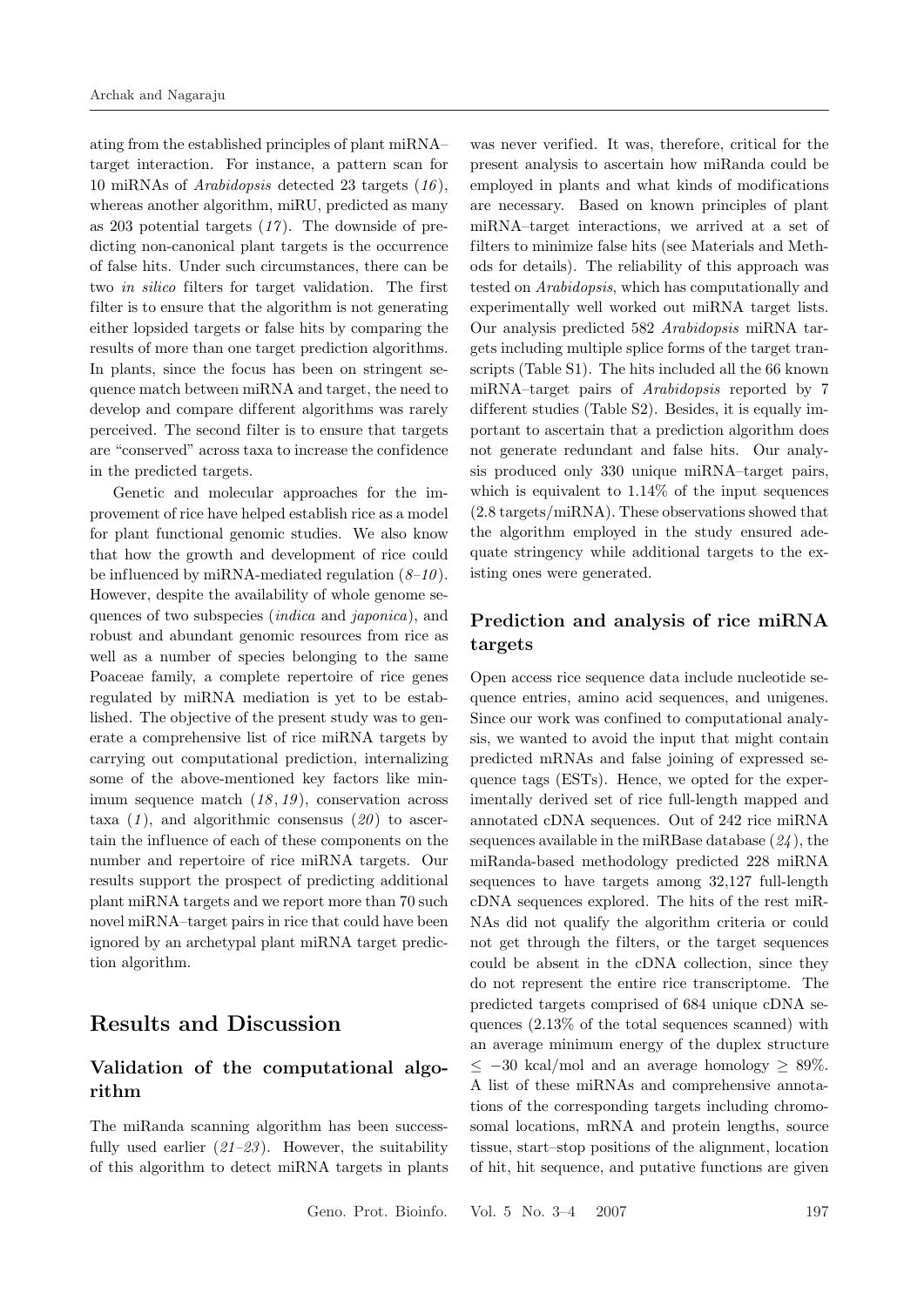in Table S3. From this long list of targets, a set of targets attached with high probability was short listed for researchers to consider carrying out experimental validation on priority (Table 1). These top predictions exhibited extensive sequence matching of miRNA–target pairs with total mismatches (including G–U pairs) not exceeding 3. They comprised of targets of 34 miRNAs, which were earlier predicted to mostly regulate TFs. Present analysis added a set of 73 novel miRNA–target pairs putatively regulating functions like stress-response (jacalin, stress-inducible protein, heat shock protein, and NBS-LRR protein), catalysis (flavin mono-oxygenase, multi-copper oxidase, CAAX protease, and fucosyl transferase), and binding (ATP-binding protein, Ca-binding protein, and RNA-binding protein).

### *Location of predicted target sites on the transcript*

miRNAs bind to complementary regions of mRNAs in a sequence-specific manner. In animals, almost all known miRNA target sites were found in  $3'$  untranslated regions (UTRs) of protein coding genes (*20* ), whereas in plants they are only occasionally in  $3'$  UTRs but are predominantly in coding regions  $(3-5, 7, 16)$  and rarely reside in 5' UTRs  $(16)$ . Among rice targets, 61.7% belonged to coding regions whereas only  $22\%$  and  $16.3\%$  were in 3' UTR and 5' UTR regions, respectively. It was observed that miRNAs bringing about repression of multiple transcripts could target dif ferent regions of the transcripts. Among 86 such rice miRNAs that had more than one targets, 16 had targets only in one region, 31 targeted at least two regions, and the remaining 39 miRNAs could mediate regulation via binding to either of the  $3'$  UTR,  $5'$  UTR, or coding regions.

## *Spatial expression profile and genomic location of predicted miRNA targets*

We categorized the predicted miRNA targets according to the tissues of the rice plant in which they express. It was observed that the number of miRNA targets identified in a particular tissue is directly proportional to the total number of cDNAs represented from that tissue in the analysis (Table 2). Proportion of cDNAs from each tissue source having miRNA target sites was comparable across tissues, for example, 2.6% (shoot) to 4.0% (panicle). Among all the tissues, callus shows minimum development related changes

and hence we hypothesized that in order to maintain a bare minimum differentiation, callus might show conspicuous miRNA-mediated operation, since known actions of all the miRNAs are restrictive rather than amelioratory. This was indeed the case when top miRNA targets were analyzed. A total of 33.6% of such high-probability hits were expressed in callus, and not surprisingly, more than half of them were TFs such as CCAAT-binding TF, homeobox leucine zipper TF, MYB TF, and so on. Other examples of tissue-specific targets included scarecrow-like TF in nine flower and six shoot cDNAs (miR171), WD-40 repeat family protein in callus (miR396), PPRcontaining protein in ABA-treated callus (miR399) and untreated callus (miR446). Information of this nature—where a relationship between known function, tissue, and possible involvement of miRNAmediated regulation can be constructed—highlights the utility of computational target prediction in planning wet lab experiments.

In addition, miRNAs and the predicted targets were mapped onto the 12 rice chromosomes using Karyoview software (http://www.gramene.org/ Oryza sativa/karyoview) (Figure 1). While this exercise showed that rice miRNAs and their targets are rather distributed across all the chromosomes, there are some regions that lack both miRNAs and target sequences (for example, short arms of chromosomes 4 and 9), which could be of particular interest for mining novel rice miRNAs and cognate targets.

### *Multiple hits*

A single miRNA can regulate dif ferent mRNAs at different stages of growth or in different tissues with a common target site. In the present analysis, unique cDNA sequences of rice (684) corresponded to 6.9 targets per miRNA, allowing such a possibility. It is also known that each target, depending upon the magnitude of the downstream implication, could be targeted by multiple miRNA species to ensure stringent regulation. Nearly 72% of the hits were found to have a solitary target miRNA binding site. The fraction was more or less the same across the board. Sequences with two or three possible target sites were about 14% and 9%, respectively, and reduced further exponentially (Figure 2). In contrast, there were 21.6%, 23.5%, 27.5%, 15.7%, and 9.8% predicted targets conserved between rice and *Arabidopsis* that possessed 1, 2, 3, 4, and 6 recognition sites, respectively.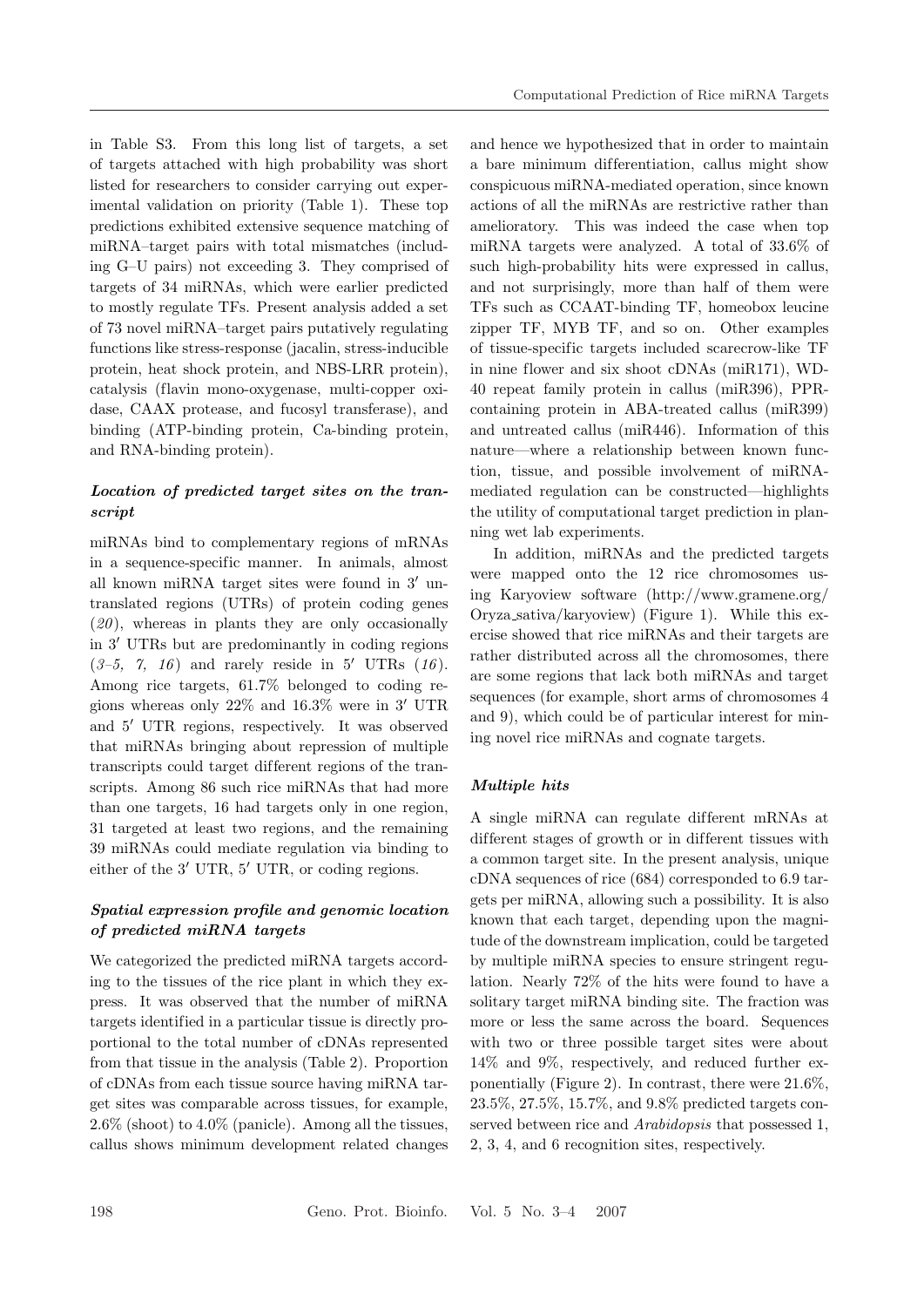| No.          | $m$ iRNA            | No. of target    | Predicted function (Known)                                                                                    | Predicted function (Novel)                                                                                                                                                                                                                        | $Mark^*$      |
|--------------|---------------------|------------------|---------------------------------------------------------------------------------------------------------------|---------------------------------------------------------------------------------------------------------------------------------------------------------------------------------------------------------------------------------------------------|---------------|
|              | family              | transcripts      |                                                                                                               |                                                                                                                                                                                                                                                   |               |
| $\mathbf{1}$ | mIR156              | 13               | Squamosa promoter-binding protein<br>SPL2, SPL9, SPL10                                                        | Jakalin homolog of barley                                                                                                                                                                                                                         | C, K          |
| $\,2$        | mR159               | 10               | MYB family transcription<br>factor<br>MYB33, MYB65                                                            | Inositol $1,3,4$ -trisphosphate $5/6$ -kinase<br>family protein; calcium-binding pro-<br>tein                                                                                                                                                     | $\mathcal{C}$ |
| 3            | m <sub>i</sub> R160 | $\overline{4}$   | Transcriptional factor B3 family pro-<br>tein                                                                 | Far-red impaired responsive protein                                                                                                                                                                                                               | C             |
| 4            | $m$ i $R$ 164       | 10               | Transcription activator NAC1-No api-<br>cal meristem (NAM)                                                    | Dihydrolipoamide S-acetyltransferase                                                                                                                                                                                                              | С             |
| 5            | m <sub>i</sub> R166 | 8                | Homeobox-leucine zipper transcription<br>factor (HB-14); homeodomain-leucine<br>zipper protein Revoluta (REV) | Stress-inducible protein                                                                                                                                                                                                                          | $\mathcal{C}$ |
| 6            | mIR167              | 3                | Probable leucine zipper;<br>isoleucyl-tRNA synthetase                                                         |                                                                                                                                                                                                                                                   |               |
| 7            | $m\n$ iR168         | 8                | Argonaute protein (AGO1)                                                                                      | Quinone reductase family protein<br>DNAJ heat shock N-terminal domain;<br>flavin-containing monooxygenase fam-<br>ily protein                                                                                                                     | Κ             |
| 8            | mR169               | 12               | CCAAT-binding transcription factor                                                                            | RNA-binding<br>Glycine-rich<br>protein<br>(GRP7); leucine-rich repeat trans-<br>membrane protein kinase; multi-zipper<br>protein                                                                                                                  | $\mathcal{C}$ |
| 9            | $\rm{mi}R171$       | 5                | Scarecrow-like transcription factor 6<br>(SCL6)                                                               |                                                                                                                                                                                                                                                   | $\mathcal{C}$ |
| 10           | mR172               | 4                | Floral homeotic protein APETALA2<br>(AP2)                                                                     | Starch synthase-related protein                                                                                                                                                                                                                   | C, K          |
| 11           | m <sub>i</sub> R319 | $\overline{4}$   | MYB family<br>transcription<br>factor<br>MYB33, MYB65                                                         |                                                                                                                                                                                                                                                   | $\mathbf C$   |
| 12           | m <sub>i</sub> R390 | 3                | Leucine-rich repeat family protein                                                                            |                                                                                                                                                                                                                                                   |               |
| 13           | m <sub>i</sub> R395 | 7                | Sulfate transporter, sulfate adenylyl-<br>transferase $1/ATP$ -sulfurylase $1 (APS1)$                         | $\qquad \qquad -$                                                                                                                                                                                                                                 | $\mathbf C$   |
| 14           | m <sub>i</sub> R396 | 10               | Transcription activator GRL1, GRL2,<br>GRL3, GRL5                                                             | Phytochrome A-related containing 7<br>WD-40 repeats; ATP-binding region<br>containing non-consensus splice site                                                                                                                                   | Κ             |
| 15           | $m$ iR397           | $\overline{4}$   | Laccase                                                                                                       | Pyruvate dehydrogenase E1 beta sub-<br>unit, mitochondrial; diphenol oxidase                                                                                                                                                                      | $\mathcal{C}$ |
| 16           | miR398              | $\boldsymbol{2}$ | Copper/zinc<br>superoxide<br>dismutase<br>(CSD1)                                                              |                                                                                                                                                                                                                                                   |               |
| 17           | m <sub>i</sub> R399 | 9                | Phosphate transporter (PT2)                                                                                   | resistance<br>$(NBS-$<br>Disease<br>protein<br>LRR class); pentatricopeptide (PPR)<br>repeat-containing protein; DNAJ heat<br>shock N-terminal domain                                                                                             | Κ             |
| 18           | $\text{mi}R408$     | 6                |                                                                                                               | Auxin-responsive AUX/IAA7 family<br>protein; E2F transcription factor-<br>3; multi-copper oxidase type I fam-<br>ily protein; plastocyanin-like domain-<br>containing protein/plantacyanin; heli-<br>case domain-containing protein; lac-<br>case | C, K          |
| 19           | $m\n th\ddot{R}415$ | 5                |                                                                                                               | Auxin-responsive AUX/IAA7 family<br>protein; leucine-rich repeat family pro-<br>tein; AP2 domain-containing tran-<br>scription factor; viviparous-14 protein<br>(maize)                                                                           | C, K          |
| 20           | $\text{miR}443$     | 2                |                                                                                                               | Beta-expansin (EXBP2)                                                                                                                                                                                                                             | Κ             |

**Table 1 High-probability rice miRNA targets proposed for experimental work**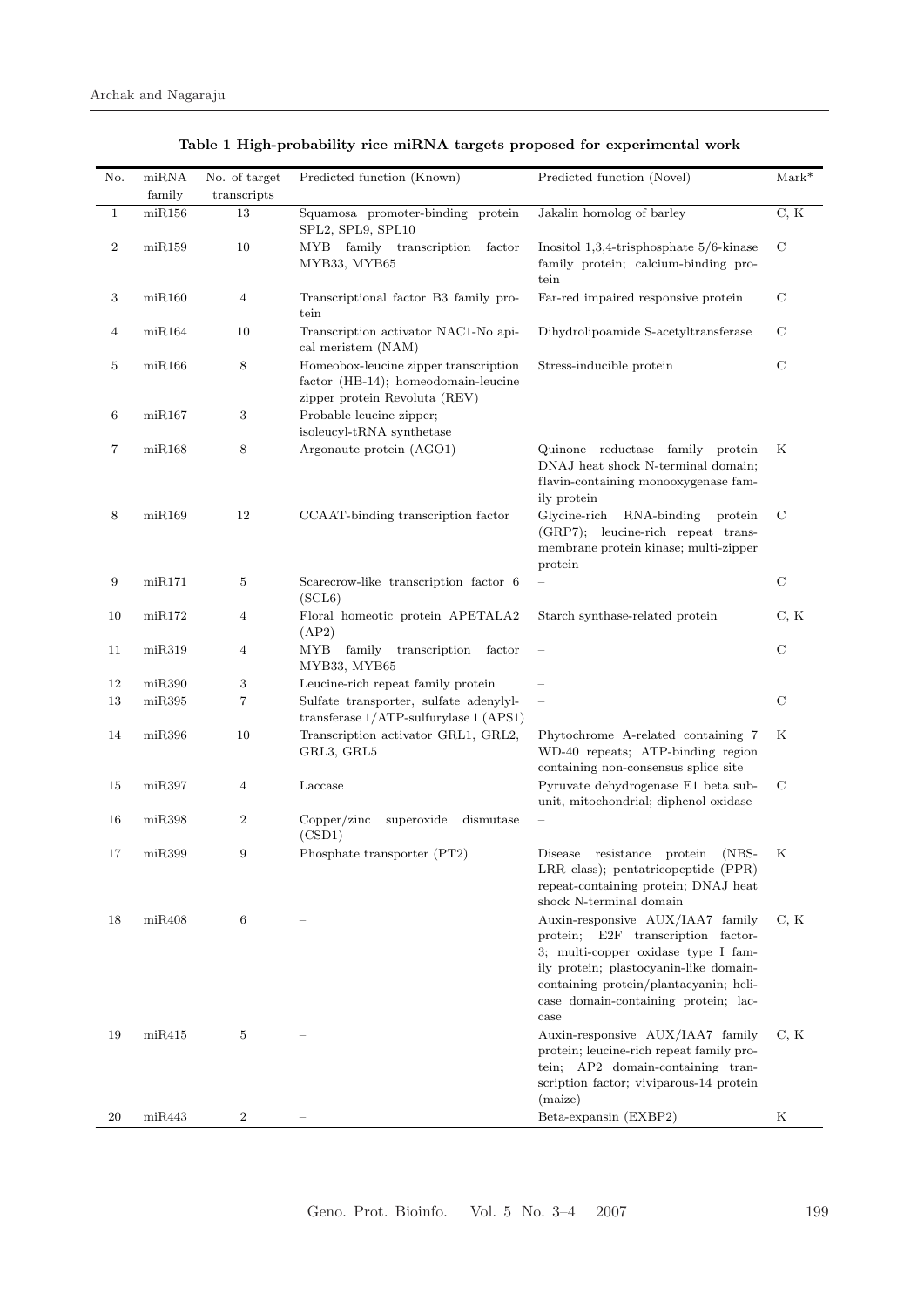| No.      | miRNA<br>family     | No. of target<br>transcripts | Predicted function (Known)                                                                                                                                                                                            | Predicted function (Novel)                                                                                                                                                                                                                                                                                                                                                                                                                                                    | Mark          |
|----------|---------------------|------------------------------|-----------------------------------------------------------------------------------------------------------------------------------------------------------------------------------------------------------------------|-------------------------------------------------------------------------------------------------------------------------------------------------------------------------------------------------------------------------------------------------------------------------------------------------------------------------------------------------------------------------------------------------------------------------------------------------------------------------------|---------------|
| $21\,$   | $m$ iR444           | $\mathbf{1}$                 | Expressed<br>protein<br>sup-<br>ported by<br><b>MPSS</b><br>(similar)<br>to AT1G54385)                                                                                                                                |                                                                                                                                                                                                                                                                                                                                                                                                                                                                               |               |
| $\bf 22$ | $m\n iR445$         | $\boldsymbol{2}$             |                                                                                                                                                                                                                       | Transformer serine/arginine-rich ribonucleo-<br>protein                                                                                                                                                                                                                                                                                                                                                                                                                       | Κ             |
| 23       | $m\n$ iR446         | 20                           |                                                                                                                                                                                                                       | CAAX protease (STE24); DNA repair and re-<br>combination protein PIF1, mitochondrial pre-<br>cursor; fucosyltransferase-like protein FucT2;<br>glutaredoxin family protein; metallo-beta-<br>lactamase family protein;<br>PPR repeat-<br>containing protein; C3HC4-type zinc finger<br>family protein                                                                                                                                                                         | Κ             |
| 24       | $\text{miR}528$     | 7                            |                                                                                                                                                                                                                       | F-box family protein (ORE9) E3 ubiquitin lig-<br>ase SCF; L-ascorbate oxidase; uclacyanin I                                                                                                                                                                                                                                                                                                                                                                                   | Κ             |
| 25       | $m$ iR531           | $\overline{5}$               |                                                                                                                                                                                                                       | Nodulin family protein; cell division cycle pro-<br>tein $48$ (CDC48)                                                                                                                                                                                                                                                                                                                                                                                                         | Κ             |
| 26       | $m$ iR $806$        | $\,2$                        | L1P family of ribosomal pro-<br>tein                                                                                                                                                                                  | ATP-dependent protease domain-containing<br>protein; epoxidehydrolase (ATsEH)                                                                                                                                                                                                                                                                                                                                                                                                 | $\mathcal{C}$ |
| 27       | $m$ iR $808$        | 4                            | Helicase associated<br>domain;<br>cytochrome P-450;<br>cysteine<br>protease; plant protein family                                                                                                                     |                                                                                                                                                                                                                                                                                                                                                                                                                                                                               | $\mathcal{C}$ |
| 28       | $m$ iR $809$        | 8                            | Mlo (pathogen resistance) pro-<br>tein; helicase associated do-<br>main; new cDNA-based gene;<br>zinc finger protein; F-box do-<br>main protein; isoflavone reduc-<br>tase; cytochrome P-450; plant<br>protein family | GTP-binding regulatory protein beta chain;<br>exportin-related protein; glutaredoxin family<br>protein                                                                                                                                                                                                                                                                                                                                                                        | C             |
| 29       | miR812              | 3                            | Protein kinase; glycosyl hydro-<br>lases; chloroplast import recep-<br>tor                                                                                                                                            |                                                                                                                                                                                                                                                                                                                                                                                                                                                                               | $\mathcal{C}$ |
| 30       | $m$ i $R814$        | $\mathbf{1}$                 | Peroxidase                                                                                                                                                                                                            | Nucleolar protein similar to proliferating-cell<br>nucleolar antigen p120                                                                                                                                                                                                                                                                                                                                                                                                     |               |
| 31       | m <sub>i</sub> R815 | 5                            |                                                                                                                                                                                                                       | Zinc finger $(C2H2-type)$ family protein;<br>dentin sialophosphoprotein-type protein; ex-<br>ocyst complex subunit Sec15-like family pro-<br>tein; disease resistance protein (CC-NBS-LRR<br>class); protein phosphatase 2C-like protein; 5'-<br>$3'$ exoribonuclease $XRN4$                                                                                                                                                                                                  | $\mathcal{C}$ |
| 32       | miR818              | 25                           | Serine threonine kinase; hydro-<br>lase; ENT domain; isoflavone<br>reductase; leucine-rich repeat;<br>new cDNA-basegene; pyruvate<br>kinase                                                                           | UDP-glucose:indole-3-acetate beta-D-glucosyl-<br>suppressor of lin-12-like pro-<br>transferase;<br>family transcription factor<br>MҮВ<br>tein:<br>$(MYB20);$ 3-hydroxy isobutyryl-coenzyme A<br>hydrolase; 2'-hydroxy isoflavone reductase;<br>beta-glucosidase; WRKY family transcription<br>factor; probable DNA replication licensing<br>factor; PPR repeat-containing protein; ex-<br>pressed protein similar to At1g70550; phospho<br>inositide-specific phospholipase C | C             |
| 33       | miR819              | 7                            | Elongation factor; diacylglyc-<br>erol kinase; strubble Ig recep-<br>tor family; ABC transporter                                                                                                                      | Leucine-rich repeat family protein; probable<br>LRR receptor-like protein kinase                                                                                                                                                                                                                                                                                                                                                                                              |               |
| 34       | $m$ iR820           | 3                            | DNA cytosine methyltrans-<br>ferase                                                                                                                                                                                   | WWE domain-containing protein                                                                                                                                                                                                                                                                                                                                                                                                                                                 |               |

**Table 1** *Continued*

\*The multiple hits conserved between *indica* and *japonica* rice subspecies are marked as "C". Those targets that are predicted both by miRanda and miRU algorithms (consensus targets) are marked as "K".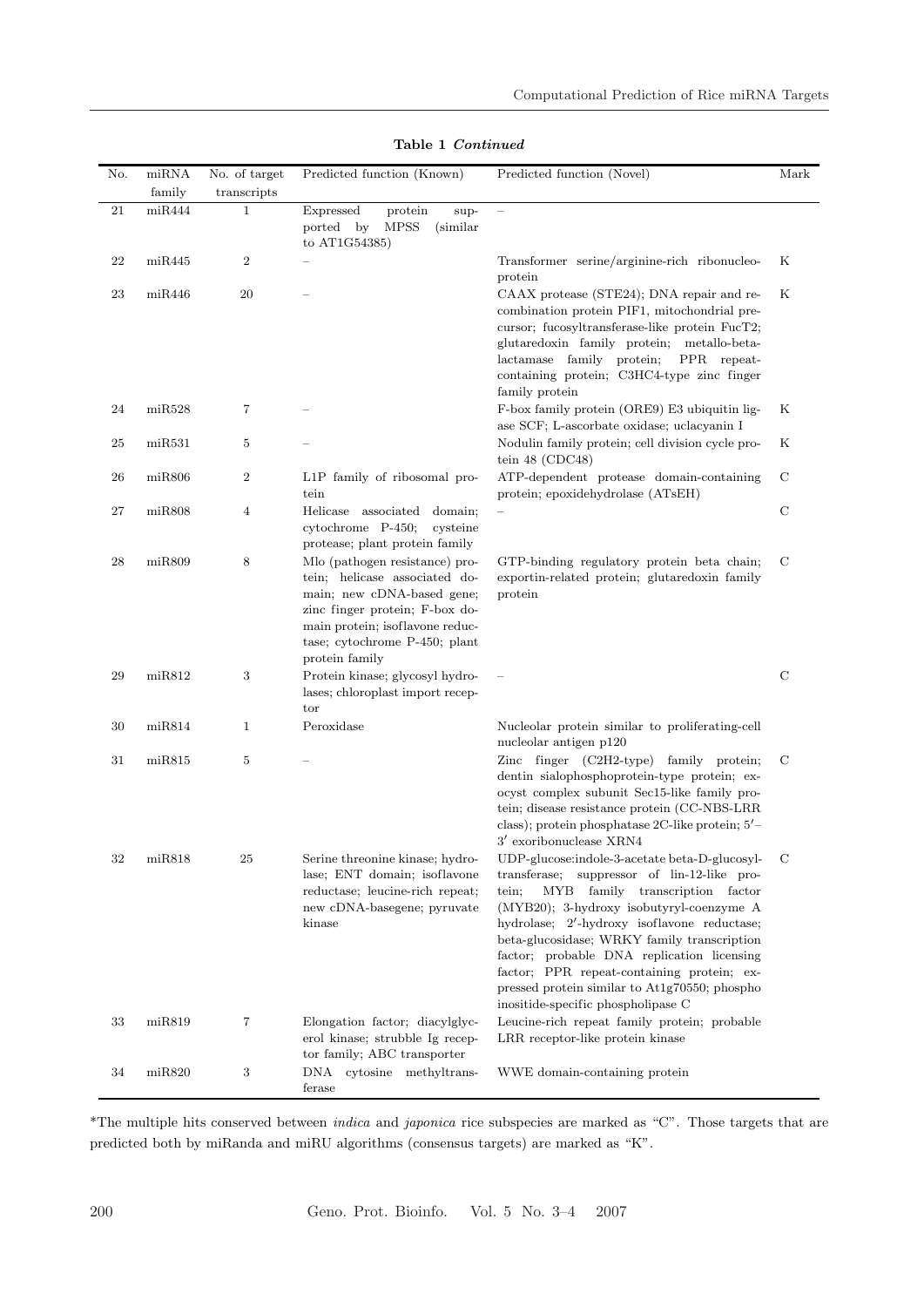| Source tissue | No. of        | Fraction of          | Total cDNA     | Targets expressed as           |
|---------------|---------------|----------------------|----------------|--------------------------------|
|               | miRNA targets | miRNA targets $(\%)$ | sequences (bp) | fraction of total cDNAs $(\%)$ |
| Shoot         | 378           | 37.3                 | 14,452         | 2.6                            |
| Callus        | 238           | 23.5                 | 6,752          | 3.5                            |
| Flower        | 209           | 20.6                 | 5,849          | 3.6                            |
| Others        | 98            | 9.7                  | 2,750          | 3.6                            |
| Panicle       | 68            | 6.7                  | 1,684          | 4.0                            |
| Root          | 22            | 2.2                  | 640            | 3.4                            |
| Total         | 1,013         | 100                  | 32,127         | 3.2                            |

**Table 2 Tissue-wise distribution of rice miRNA targets**

#### *Functional repertoire of rice miRNA targets*

Putative functions of predicted miRNA targets were collected based on *Arabidopsis* homologues and PIR (Protein Information Resource) hits. The functions of the predicted miRNA targets include transcription regulator activity (MYB family TF, transcriptional factor B3 family protein, transcription activator NAC1 containing NAM domain, homeobox-leucine zipper TF HB-14, homeodomain-leucine zipper protein Revoluta, CCAAT-binding TF, scarecrow-like TF, floral homeotic protein APETALA2, GRL transcription activator, auxin-responsive AUX/IAA family protein, and C3HC4-type zinc finger family protein), catalytic activity (dihydrolipoamide Sacetyltransferase, inositol 1,3,4-trisphosphate 5/6 kinase family protein, far-red impaired responsive protein, isoleucyl-tRNA synthetase, laccase, putative/ diphenol oxidase, and quinone reductase), and other activities such as structural molecule activity, ligand binding, and transporters (argonaute protein, glycinerich RNA-binding protein, sulfate transporter, and NBS-LRR class disease resistance protein). Among those targets whose gene ontology (GO) terms for molecular function (www.geneontology.org) could be obtained, it was observed that as many as 41% exhibited catalytic function, 28% were transcription regulators, 18% performed binding activity, and 11% were transporters. On the whole, it was observed that rice also could be possessing functionally as diverse targets as those found in animal counterparts, if targets with relatively relaxed sequence match were also included. Besides categorization, the GO terms for molecular function revealed that miRNA families can often be specialized in mediating the regulation of distinct class of function. For instance, miR162, miR398, miR419, miR439, and miR535 were found to exclusively target catalytic activity whereas miR156,

miR159, miR171, miR398, miR441, and miR445 were mainly involved in transcription regulation.

## **Cross-species conservation of miRNA– target pairs**

#### *Conservation of target sequences between rice subspecies*

The cultivated rice (*O. sativa*) is classified into two primary subspecies, *indica* and *japonica*, based on the morphological and biochemical characters, hybrid sterility, and molecular analyses (*25–28* ). Both subspecies are the products of separate domestication events from the ancestral species, *O. rufipogon*, and have evolved considerable genetic variation over the period of time (*29* , *30* ) in addition to dif ferential genome sizes (*indica* 466 Mb and *japonica* 389 Mb). *Indica* (tropical) and *japonica* (temperate) have adapted to contrastingly different eco-geography experiencing independent genetic variation for ∼0.44 million years, requiring extensive readjustments in genetic regulatory make-up (*31* , *32* ). For instance, characteristics like photosensitivity, period of cultivation, and grain features greatly differ between *indica* and *japonica* rice cultivars. These differences are expected to be reflected in the variations in regulatory circuit including the miRNA-mediated genes. Hence, *indica* and *japonica* subspecies provide an excellent platform to assess the conservation of the miRNA–target pairs in rice. In this study, homologous *indica* sequences of every *japonica* rice miRNA target sequence were obtained by BLAST analysis. We found that out of 684 putative unique targets predicted in *japonica* rice, 339 (54.9%) miRNA–target pairs possessed homologues in *indica* rice (Table S4). Among the conserved targets for which GO terms for molecular function were known, it was observed that 49% of the targets were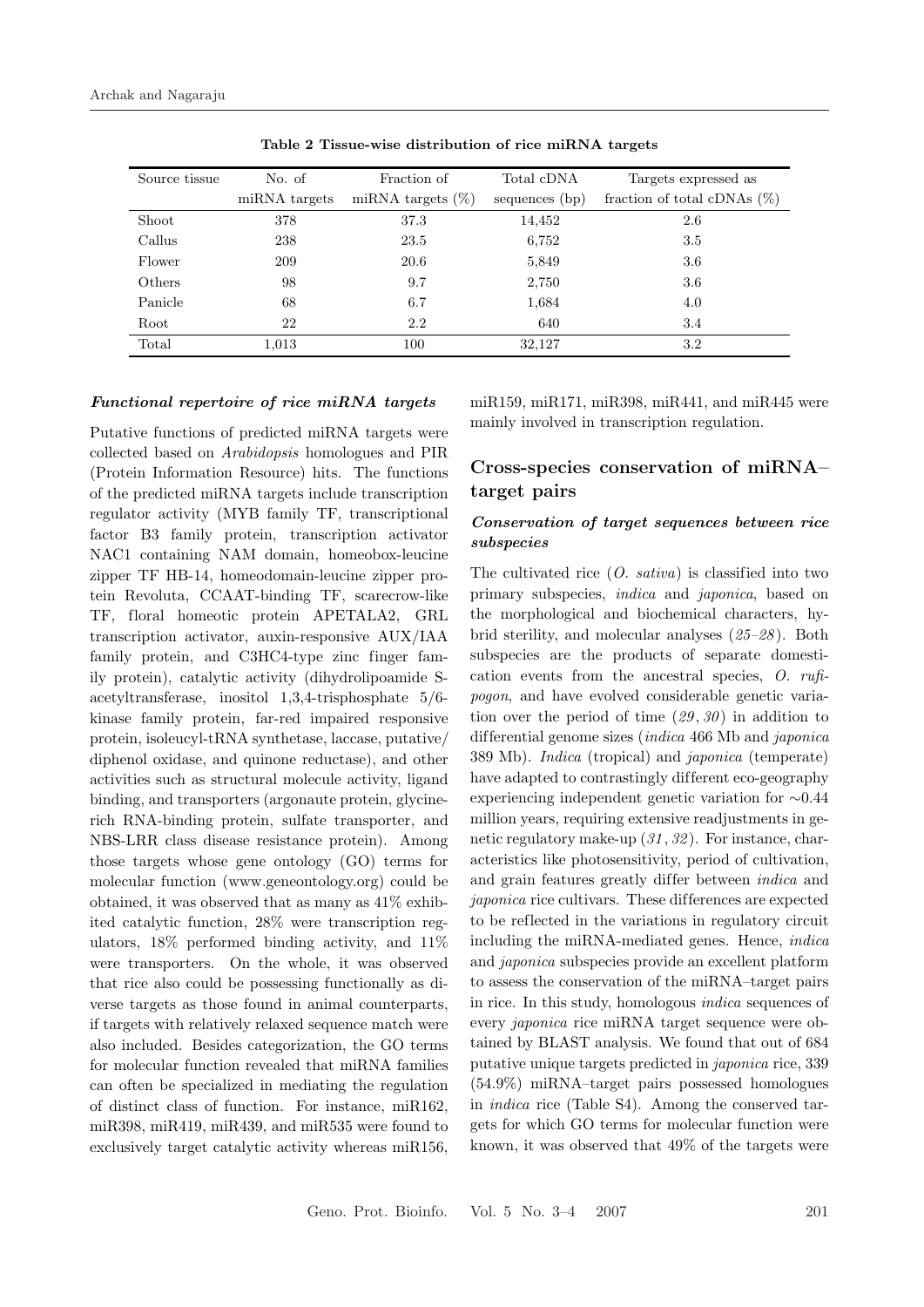

**Fig. 1** Physical map of miRNA loci (red arrow heads, left) and predicted targets (blue arrow heads, right) on 12 rice chromosomes.

Multiplicity of miRNA target sites



**Fig. 2** Multiplicity of miRNA target sites. Similar trend is observed in different sequence source–algorithm sets except for the targets conserved between rice and *Arabidopsis*.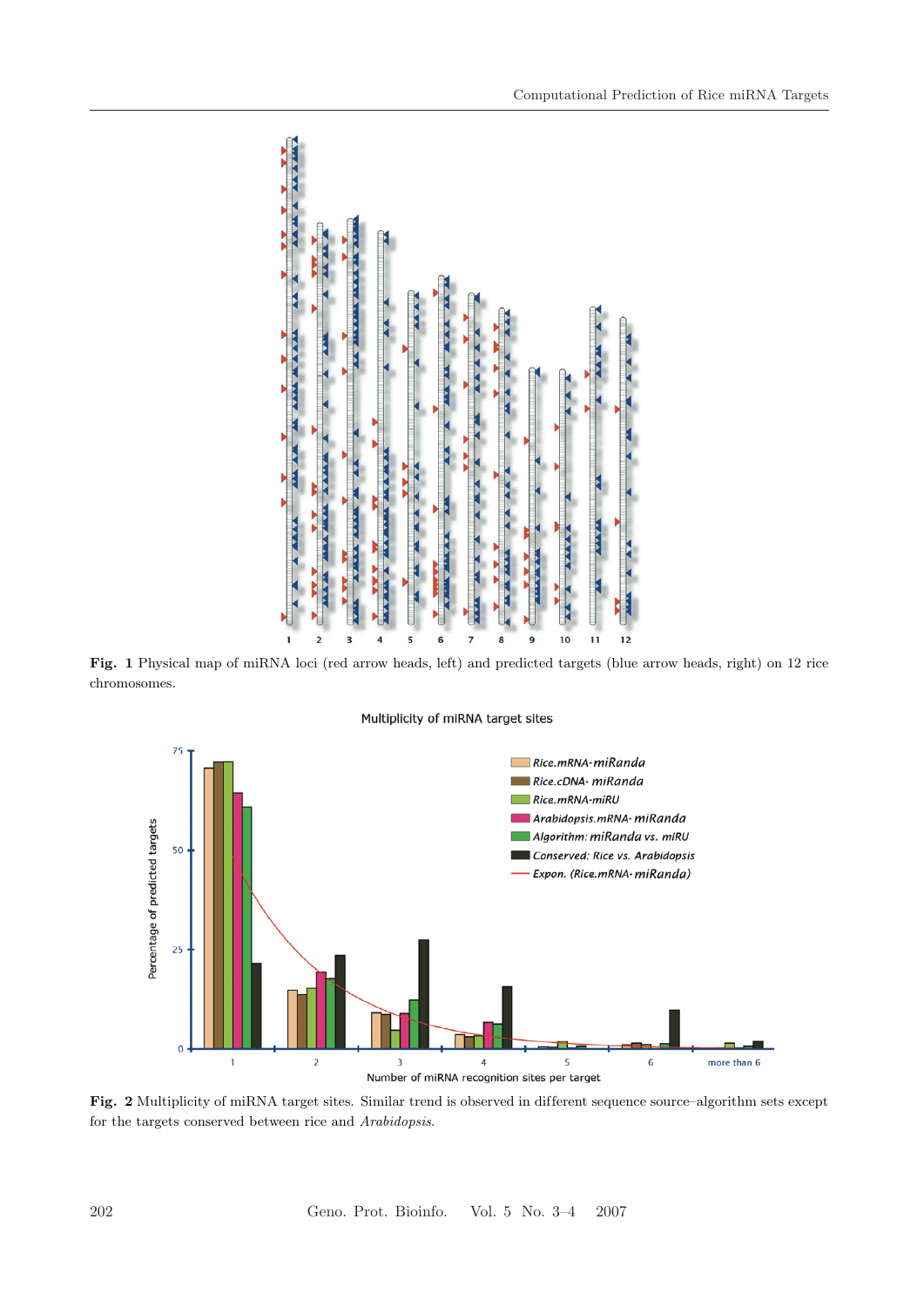involved in catalytic functions, 23.2% were in the transcription regulation circuitry, whereas 15.5% and 9% were involved in binding and transporter activities, respectively.

### *Conservation of target sequences among members of the grass family*

Rice belongs to the cereal and grass family (Poaceae). Considerable genomic resources of many other members of Poaceae are available including those of breadwheat and maize. Assessment of conservation of miRNA–target combinations among the members of Poaceae could be highly informative towards understanding the nature of conserved miRNA targets. The miRanda algorithm was run individually on transcript sequences of each of the following species: maize (*Zea mays*), barley (*Hordeum vulgare*), oat (*Avena sativa*), bread-wheat (*Triticum aestivum*), sugarcane (*Saccharum officinarum*), sorghum (*Sorghum bicolor*), and 33 other grass species. Members of 31 miRNA families were found to possess conserved targets between rice and at least one of other grass members (Table S5). The conserved targets include regulatory proteins (SBP, GAMYB, heat shock protein, rolled leaf1, CCAAT-binding TF, floral homeotic APETALA, glossy15, indeterminate spikelet 1, and NB-ARC protein) as well as enzymes (glycosyltransferase, glutathione peroxidase, pyruvate dehydrogenase complex, beta-2-xylosyl transferase, calpain, DNA-directed RNA polymerase of chloroplast, superoxide dismutase, alcohol dehydrogenase, DNA-directed RNA polymerase-II, protein kinase, glucanase, and laccase).

#### *Conservation of target sequences between rice and Arabidopsis*

miRNAs and their target sequences are well worked out in *Arabidopsis*, both computationally and experimentally. Examination for conserved target sequences between rice and *Arabidopsis* yielded 146 miRNA– target combinations, of which 44 were proteins involved in transcription regulation. The results indicated that conservation of the miRNA–target pairs between rice and *Arabidopsis* was rather very low (7.5%; Table S6) compared with as many as 371 reported earlier (*7* ). However, comparing the targets exclusively involved in transcription regulation, our results (126) match the 129 targets reported earlier (*7* ) in terms of conserved targets between rice and *Arabidopsis*.

To ensure a high signal-to-noise ratio, bioinformatic approaches employed evolutionary conservation of the targets as one of the filters (*33* , *34* ). In the present analysis, we computed the target conservation using different options. Since most of the efforts in plants were concentrated upon *Arabidopsis*, predicted targets were tested for cross-species conservation in rice  $(3, 5, 7)$ . Although such corroboration has helped in a way that most of the early predicted targets with high miRNA–mRNA sequence match and presence of a homologue in rice have been experimentally characterized  $(1, 6)$ , it was contended that rice– *Arabidopsis* comparison may not be always feasible and would miss rice-specific miRNAs and targets (*9* ). This was evident by the fact that in rice–*Arabidopsis* comparison, only 7.5% of the targets were conserved with putative functions as almost exclusively transcription regulation.

#### **Algorithmic consensus**

Diverse algorithms have been employed in target prediction; however, it is impractical to determine which one, if any, is the most reliable and sensitive target prediction method (*20* ). A comparison of target predictions in animals concluded that those prediction methods with similar algorithms produced overlapping results whereas other algorithms generated entirely different sets of targets (20). This calls for employment of more than one algorithm in plant miRNA–target matches to ensure reliability of the target prediction. There is no instance of comparison of different miRNA target prediction algorithms for plants that can establish guidelines for rejection or selection of computationally predicted plant miRNA targets in the absence of experimental information. To determine consensus, we compared the targets generated by miRanda-based algorithm with the targets generated by miRU, a web server developed specifically to predict plant miRNA targets (*17* ).

Although we had used rice full-length cDNA sequences for the miRNA target predictions, to compare the performance of miRanda-based method with that of miRU, we had to repeat the target prediction using miRanda on TIGR rice genome mRNA (OSA1 release 3, December 28, 2004) because miRU uses only this predefined set of mRNA sequences. There were 539 targets of 81 miRNAs common between the two algorithms (Table S7). We found that 43.7% of the unique targets to be common between the two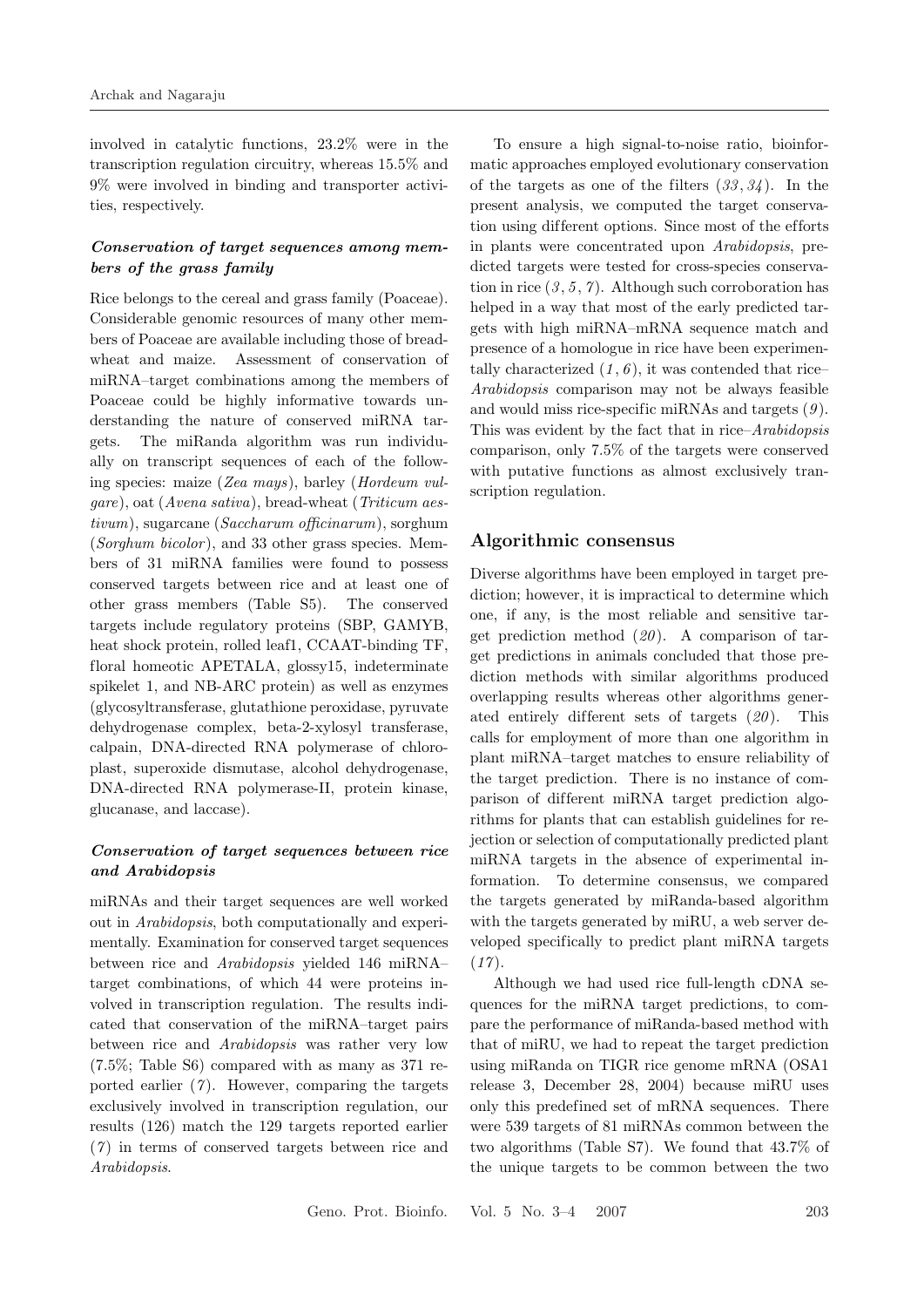algorithms. Additionally, unlike the conserved targets between rice and *Arabidopsis* where 86% of the sequences were involved in transcription regulation, the targets conserved between the two algorithms exhibited putative functions of transcription regulation  $(57\%)$ , catalysis  $(34\%)$ , transporters  $(7\%)$ , and binding (2%). These observations imparted confidence in the additional targets predicted in this study.

# **Conclusion**

Plants, sessile creatures, need to deal with a variety of stimuli, particularly stress, from the biotic and abiotic environments, often in a tissue- or stage-specific fashion. These responses are complex but are under stringent regulation (*35–37* ). It is therefore plausible that many more hitherto unknown traits are regulated by miRNAs albeit with an effect not as dramatic as observed in the case of transcription factors. Since most of the targets exhibiting nearly perfect sequence complementarity to miRNAs are identified, additional targets, if any, are expected to be those with relatively more number of mismatches with miRNAs.

Our efforts to employ miRanda-based approach resulted in predicting additional rice miRNA targets involved in diverse functions, many of which are species-specific. Conservation filter narrowed down the number of targets (to  $<10\%$  of the targets between rice and *Arabidopsis* and half between rice subspecies). On the other hand, we observed that the signal-to-noise ratio could also be effectively improved by computing consensus between algorithms. Our analysis resulted in the prediction of more than 70 novel miRNA–target pairs for immediate experimental validation.

## **Materials and Methods**

### **Dataset**

The miRNA sequences of *O. sativa* (242) and *A. thaliana* (117) were downloaded from miRBase database (http://microrna.sanger.ac.uk) (*24* ). Fulllength cDNA sequences (32,127) of *O. sativa japonica* were accessed at KOME database (http:// cdna01.dna.af frc.go.jp/cDNA) (*38* ). TIGR *O. sativa japonica* mRNA sequences (62,827) were downloaded from TIGR (http://www.tigr.org/tdb/e2k1/ osa1/data download.shtml), whereas *O. sativa indica* mRNA sequences (149,955) were downloaded from GenBank database (http://www.ncbi.nlm.nih.gov/ entrez) by choosing filtering options as Taxonomy ID: 39946 and Molecule: mRNA. Transcript sequences of *Z. mays* (14,480), *S. bicolor* (110), *T. aestivum* (2,341), *A. sativa* (66), *H. vulgare* (1,157), *S. officinarum* (322), and various grass species (245) were downloaded from GenBank excluding genome survey sequences, EST sequences, sequencetagged sites, third-party annotation sequences, working drafts, and patents. The cDNA sequences of *A. thaliana* (28,952) were downloaded from TIGR (ftp:// ftp.tigr.org/pub/data/a thaliana/ath1/sequences).

#### **miRNA target prediction algorithms**

The miRanda scanning algorithm (*21* ), which utilizes dynamic-programming alignment and thermodynamics to predict miRNA targets, was employed in a stand-alone version 1.9 (http://www.microrna.org/ miranda new.html). The thresholds used for hit detection were: scaling factor set at 2.0 to ensure stringent complementarity at the first 11 positions (from 5' end of miRNA) of the miRNA–mRNA duplexes; initial Smith-Waterman hybridization alignment with  $S > 95$ ; and the minimum energy of the duplex structure  $\Delta G \leq -20$  kcal/mol. Previous reports  $(9, 18, 19)$  have observed that pairing to the 5' half of the miRNA (approximately positions 2 to 12, all nucleotide positions counted from  $5'$  end of miRNA) is vital, since this region exhibits nearly perfect complementarity and seldom more than one mismatch. Furthermore, mismatches, if exist, are typically absent at the putative cleavage site (positions 10 and 11) in almost all confirmed targets. Therefore, we introduced a condition that the hits possess at least 19 bp in length (allowing mismatches at the extremes) of sequence match starting at least from position 2, if not from the first, and with compulsory miRNA– mRNA matches at positions 2, 3, 4, 10, and 11. It was also ensured that the hits do not possess more than three mismatches in the miRNA–mRNA pair (excluding G–U pairs), and specifically, hits with either two consecutive mismatches or with two mismatches separated by just one match or with gaps (indels) in the sequence match are shifted out.

We employed miRU  $(17)$ , a plant microRNA potential target finder to compute the algorithmic consensus. Since miRU was not available as a standalone version, target predictions were carried out using the web interface (http://bioinfo3.noble.org/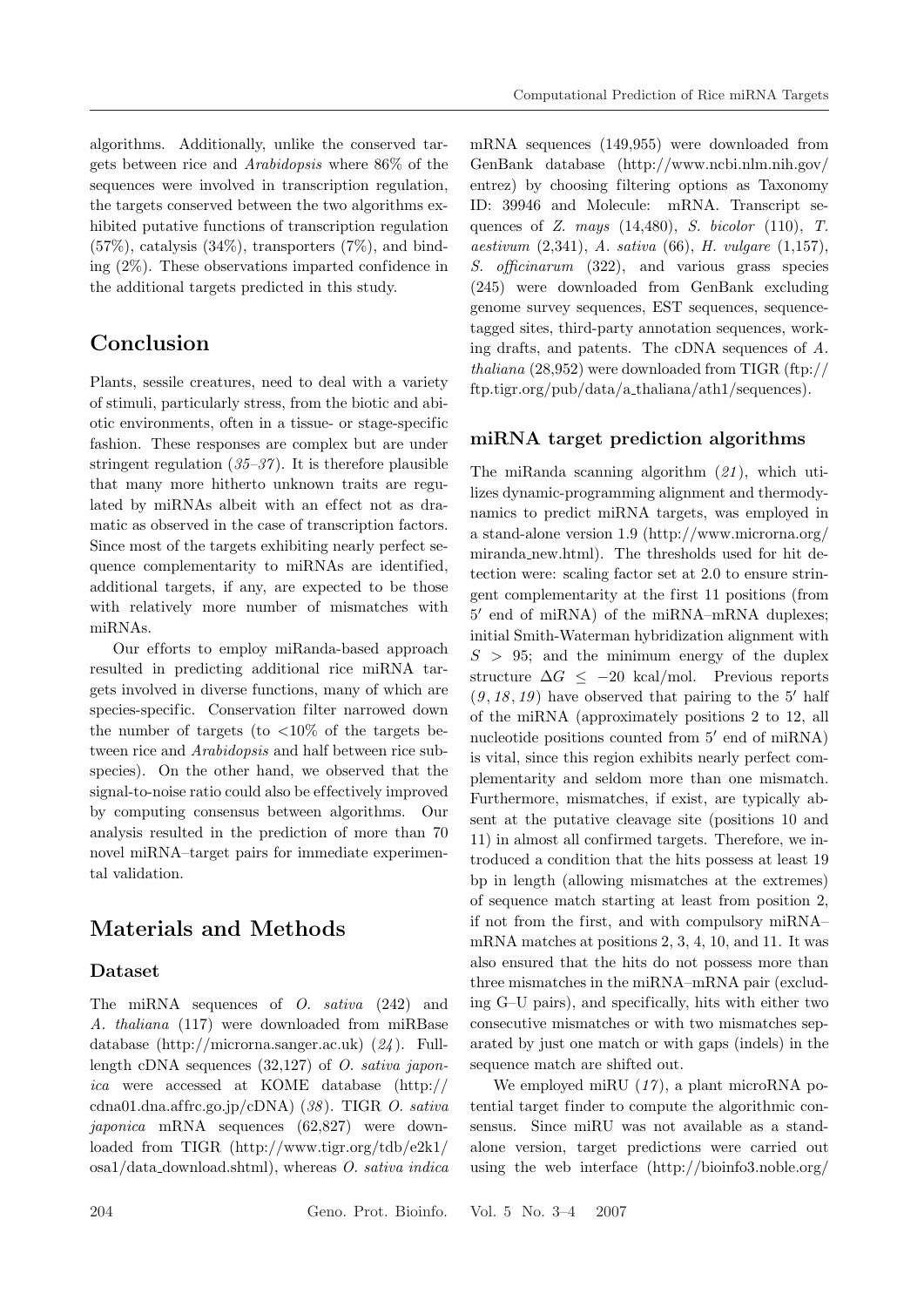miRNA/miRU.htm). miRU provides options of minimum alignment score, maximum number of G–U wobble pairs, maximum number of indels, maximum number of mismatches, and length of miRNA (19–28 bases). All the options were maintained at the lowest stringency levels to get maximum possible hits. The input options were: score for each 20  $nt = 3$ ; G–U wobble pairs  $= 6$ ; indels  $= 1$ ; other mismatches  $= 3$ . The dataset is TIGR rice genome mRNA (OSA1 release 3, December 28, 2004). As the program was run on the web interface, each miRNA was input one by one to get online results in html files. These html files were converted to text files using web2text program (http://www.jetman.dircon.co.uk/software/ web2text.html).

#### **Sequence processing and analysis**

All the computational analyses were carried out on UNIX-based Darwin terminal of a 1.67 GHz PowerPC G4 running on Mac OS X (version 10.4.6), and accordingly the compatible algorithms and software were utilized. Homology detection using BLASTN was carried out on a stand-alone version of the NCBI BLAST package on a Sun grid engine (LINUX platform). Certain specific text editing operations were carried out on Solaris 8.0 platform.

## **Acknowledgements**

JN was funded by the Department of Biotechnology, Government of India under Centre of Excellence programme grant. SA was supported by the Indian Council of Agricultural Research in the form of study leave.

#### **Authors' contributions**

SA conceived the study and carried out the computational analysis. JN provided the guidance. SA and JN prepared the manuscript. Both authors read and approved the final manuscript.

### **Competing interests**

The authors have declared that no competing interests exist.

## **References**

- 1. Jones-Rhoades, M.W., *et al.* 2006. MicroRNAs and their regulatory roles in plants. *Annu. Rev. Plant Biol*. 57: 19-53.
- 2. Zhang, B., *et al.* 2006. Computational identification of microRNAs and their targets. *Comput. Biol. Chem*. 30: 395-407.
- 3. Adai, A., *et al.* 2005. Computational prediction of miRNAs in *Arabidopsis thaliana*. *Genome Res*. 15: 78-91.
- 4. Bonnet, E., *et al.* 2004. Detection of 91 potential conserved plant microRNAs in *Arabidopsis thaliana* and *Oryza sativa* identifies important target genes. *Proc. Natl. Acad. Sci. USA* 101: 11511-11516.
- 5. Jones-Rhoades, M.W. and Bartel, D.P. 2004. Computational identification of plant microRNAs and their targets, including a stress-induced miRNA. *Mol. Cell* 14: 787-799.
- 6. Rhoades, M.W., *et al.* 2002. Prediction of plant microRNA targets. *Cell* 110: 513-520.
- 7. Wang, X.J., *et al.* 2004. Prediction and identification of *Arabidopsis thaliana* microRNAs and their mRNA targets. *Genome Biol*. 5: R65.
- 8. Luo, Y.C., *et al.* 2006. Rice embryogenic calli express a unique set of microRNAs, suggesting regulatory roles of microRNAs in plant post-embryogenic development. *FEBS Lett*. 580: 5111-5116.
- 9. Sunkar, R., *et al.* 2005. Cloning and characterization of microRNAs from rice. *Plant Cell* 17: 1397-1411.
- 10. Wang, J.F., *et al.* 2004. Identification of 20 microR-NAs from *Oryza sativa*. *Nucleic Acids Res*. 32: 1688- 1695.
- 11. Xie, F.L., *et al.* 2007. Computational identification of novel microRNAs and targets in *Brassica napus*. *FEBS Lett*. 581: 1464-1474.
- 12. Lu, S., *et al.* 2005. Novel and mechanical stressresponsive microRNAs in *Populus trichocarpa* that are absent from *Arabidopsis*. *Plant Cell* 17: 2186-2203.
- 13. Llave, C., *et al.* 2002. Cleavage of scarecrow-like mRNA targets directed by a class of *Arabidopsis* miRNA. *Science* 297: 2053-2056.
- 14. Reinhart, B.J., *et al.* 2002. MicroRNAs in plants. *Genes Dev*. 16: 1616-1626.
- 15. Lai, E.C. 2004. Predicting and validating microRNA targets. *Genome Biol*. 5: 115.
- 16. Sunkar, R. and Zhu, J.K. 2004. Novel and stressregulated microRNAs and other small RNAs from *Arabidopsis*. *Plant Cell* 16: 2001-2019.
- 17. Zhang, Y. 2005. miRU: an automated plant miRNA target prediction server. *Nucleic Acids Res*. 33: W701-704.
- 18. Mallory, A.C., *et al.* 2004. MicroRNA control of PHABULOSA in leaf development: importance of

Geno. Prot. Bioinfo. Vol. 5 No. 3–4 2007 205